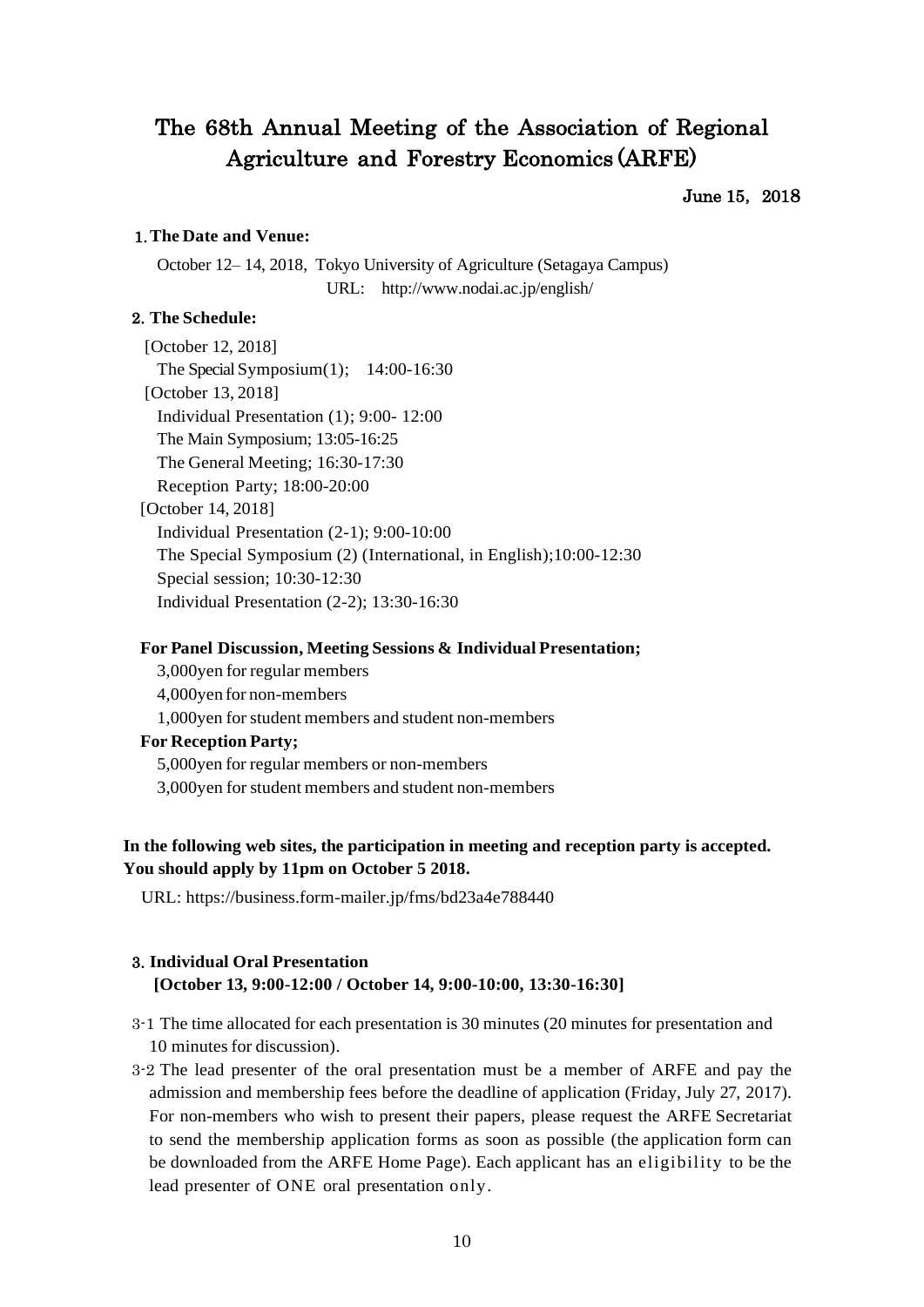- 3-3 For the instruction of applications, see Appendix 1. Please be careful about the submission and application methods.
- 3-4 There is a competition for excellent oral presentation to promote the research activities of members who are still younger than 37 years old on October 13, 2018 (for the rules of commendation and the procedures for selection, see the ARFE Home Page). For the application, please see the instruction of application for the prize in Appendix 2.

# 4. **The Other Information**

4-1Accommodation:

You are responsible for arranging your own accommodations.

4-2 Registration of Reception Party:

We recommend the members who plan to participate in the reception party to apply by email, using the following instructions by September 17, 2018.

E-mail address:

Subject of the email: Application for reception

Required information: s3tsuchi@nodai.ac.jp

1)Name 2) Organization 3) Mailing address 4) Telephone number

# **[Appendix 1]Instruction for Presenters of Oral Presentation**s

# 1. **Preparing the Abstract**

- 1-1 Please see the sample of the format in the ARFE HP  $\langle$  http://a-rafe.org/ $>$
- 1-2 The file of the abstract written with a word processor must be converted into PDF format (A4 size, one page).
- 1-2-1 The file name must be written as the following example formats:

Examples:

For single presenter,  $\bigcirc$  University\_Tokushima Hanako.pdf

For more than one presenter,  $\bigcirc$  University Tokushima Hanako others.pdf

1-2-2 The name of organization must be written as the following examples. Examples;

For the member of society,  $\bigcirc$  University,  $\bigcirc$  Research Institute For the graduate student, Graduate School of  $\bigcirc$  University

For the undergraduate student, Faculty of  $\Delta \Delta$ ,  $\odot \odot$  University For the JSPS post-doctoral fellow, JSPS post-doctoral fellow of  $\circlearrowright\circlearrowright$  University

# **2.Applying for the oral presentation**

2-1The applicationsfor oral presentations and submissions of abstractsmust be sent via internet.

- Go to the web site  $\leq$  https://business.form-mailer.jp/fms/331d723232976 $>$ .
- Enter the password <20180727>.
- You will find the English description.
- You have to upload an abstract of your presentation at the end of this procedure.
- \*Please see the sample of format in ARFE Home Page
- <http://a-rafe.org/uploads/file/file\_20120709023309.pdf>.